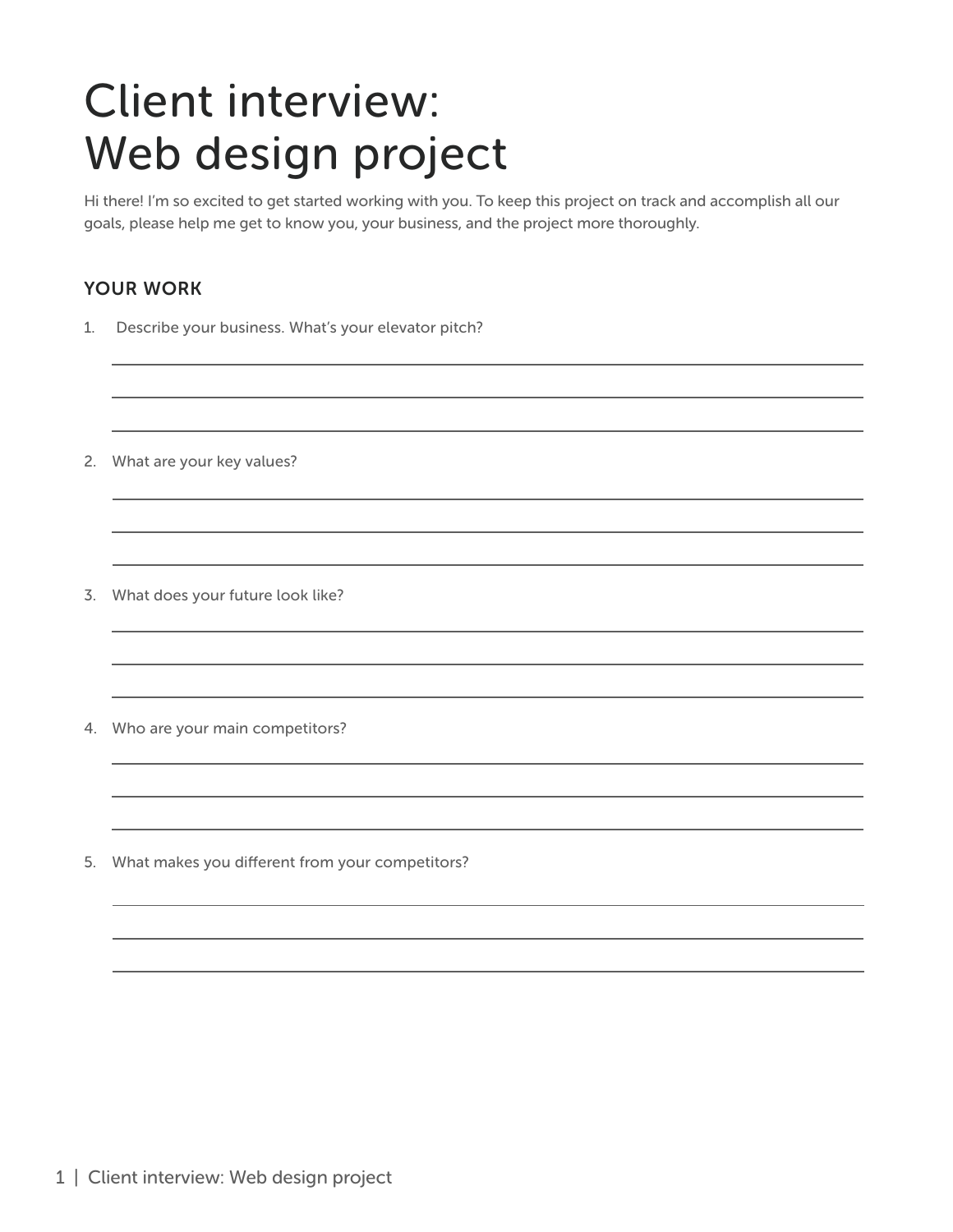## YOUR GOALS

| 1. | What are your top 3 goals for this project? Describe your business. What's your elevator pitch?                              |
|----|------------------------------------------------------------------------------------------------------------------------------|
|    | <u> 1989 - Johann Harry Harry Harry Harry Harry Harry Harry Harry Harry Harry Harry Harry Harry Harry Harry Harry</u><br>1.  |
|    | <u> 1989 - Johann Stoff, deutscher Stoffen und der Stoffen und der Stoffen und der Stoffen und der Stoffen und der</u><br>2. |
|    | 3.<br><u> 1989 - Johann Stoff, deutscher Stoffen und der Stoffen und der Stoffen und der Stoffen und der Stoffen und der</u> |
|    | 2. What will define this project as successful?                                                                              |
|    |                                                                                                                              |
|    |                                                                                                                              |
|    |                                                                                                                              |
| 3. | How can we avoid failure?                                                                                                    |
|    |                                                                                                                              |
|    | <u> 1989 - Johann Stoff, amerikansk politiker (* 1908)</u>                                                                   |
|    |                                                                                                                              |
| 4. | Do you have any least favorite websites?                                                                                     |
|    |                                                                                                                              |
|    |                                                                                                                              |
|    |                                                                                                                              |
|    |                                                                                                                              |
|    | <b>YOUR AUDIENCE</b>                                                                                                         |
| 1. | Who is your target audience?                                                                                                 |
|    |                                                                                                                              |
|    |                                                                                                                              |
|    |                                                                                                                              |
| 2. | Is this your current audience? If not, how can we bridge the gap?                                                            |
|    |                                                                                                                              |
|    |                                                                                                                              |
|    |                                                                                                                              |
| 3. | What information does your audience need to know from your website?                                                          |